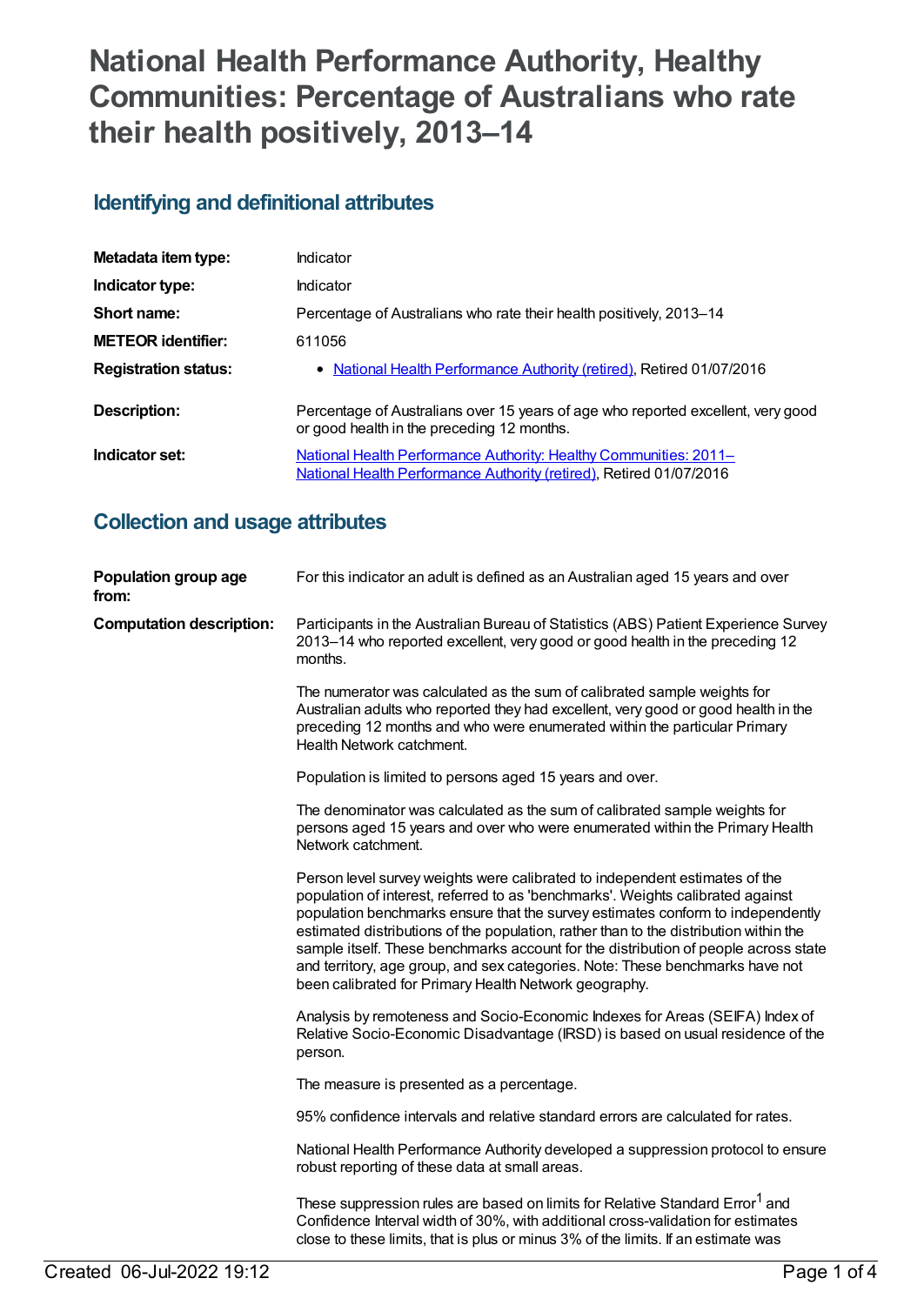|                                 | marginal <sup>2</sup> with respect to Relative Standard Error, the Confidence Interval width<br>was used as the deciding factor. If an estimate was marginal <sup>2</sup> with respect to<br>Confidence Interval width, then Relative Standard Error is used as the deciding<br>factor.                                                                                                                                                                                                                                    |
|---------------------------------|----------------------------------------------------------------------------------------------------------------------------------------------------------------------------------------------------------------------------------------------------------------------------------------------------------------------------------------------------------------------------------------------------------------------------------------------------------------------------------------------------------------------------|
|                                 | Data were supressed based on the following rules:                                                                                                                                                                                                                                                                                                                                                                                                                                                                          |
|                                 | - Relative Standard Error of 33% or greater, or                                                                                                                                                                                                                                                                                                                                                                                                                                                                            |
|                                 | - Confidence Interval (95%) width of 33% or greater, or                                                                                                                                                                                                                                                                                                                                                                                                                                                                    |
|                                 | - Relative Standard Error between 27% and 33%, with significantly <sup>3</sup> wider<br>Confidence Interval width than the average for that indicator, or                                                                                                                                                                                                                                                                                                                                                                  |
|                                 | - Confidence Interval width between 27% and 33%, with significantly <sup>3</sup> wider<br>Relative Standard Error than the average for that indicator.                                                                                                                                                                                                                                                                                                                                                                     |
|                                 | 1. For a dichotomous proportion, Relative Standard Error can be defined as the ratio of the standard<br>error and the minimum of the estimate and its complement (100%-estimate).                                                                                                                                                                                                                                                                                                                                          |
|                                 | 2. In this context, marginal is defined as within 10% of the 30% limit, or +/-3%                                                                                                                                                                                                                                                                                                                                                                                                                                           |
|                                 | 3. In this context, statistical significance is defined as at least two standard deviations above<br>average.                                                                                                                                                                                                                                                                                                                                                                                                              |
|                                 | The ABS Patient Experience survey does not include individuals living in discrete<br>indigenous communities. As a result, estimates derived for Northern Territory may<br>not be adequately representative. Results for Northern Territory have been<br>excluded from the tables and maps on the www.MyHealthyCommunities.gov.au<br>website. Data for Northern Territory (excluding discrete indigenous communities)<br>are available in the excel downloads available via the<br>www.MyHealthyCommunities.gov.au website. |
| <b>Computation:</b>             | (Numerator ÷ Denominator) x 100                                                                                                                                                                                                                                                                                                                                                                                                                                                                                            |
| Numerator:                      | Number of Australians aged 15 years and over who reported having excellent, very<br>good or good health in the preceding 12 months.                                                                                                                                                                                                                                                                                                                                                                                        |
| <b>Numerator data elements:</b> | Data Element / Data Set-                                                                                                                                                                                                                                                                                                                                                                                                                                                                                                   |
|                                 |                                                                                                                                                                                                                                                                                                                                                                                                                                                                                                                            |
|                                 | Person-age, total years N[NN]<br>Data Source                                                                                                                                                                                                                                                                                                                                                                                                                                                                               |
|                                 | <b>ABS Patient Experience Survey (PEx)</b>                                                                                                                                                                                                                                                                                                                                                                                                                                                                                 |
|                                 | Guide for use                                                                                                                                                                                                                                                                                                                                                                                                                                                                                                              |
|                                 | Data source type: Survey                                                                                                                                                                                                                                                                                                                                                                                                                                                                                                   |
|                                 | Data Element / Data Set-                                                                                                                                                                                                                                                                                                                                                                                                                                                                                                   |
|                                 | Person-self-reported excellent, very good or good health, yes/no code N                                                                                                                                                                                                                                                                                                                                                                                                                                                    |
|                                 | Data Source                                                                                                                                                                                                                                                                                                                                                                                                                                                                                                                |
|                                 | <b>ABS Patient Experience Survey (PEx)</b>                                                                                                                                                                                                                                                                                                                                                                                                                                                                                 |
|                                 | Guide for use                                                                                                                                                                                                                                                                                                                                                                                                                                                                                                              |
|                                 | Data source type: Survey                                                                                                                                                                                                                                                                                                                                                                                                                                                                                                   |
| Denominator:                    | Total number of persons aged 15 years and over who were enumerated within the<br>Primary Health Network catchment.                                                                                                                                                                                                                                                                                                                                                                                                         |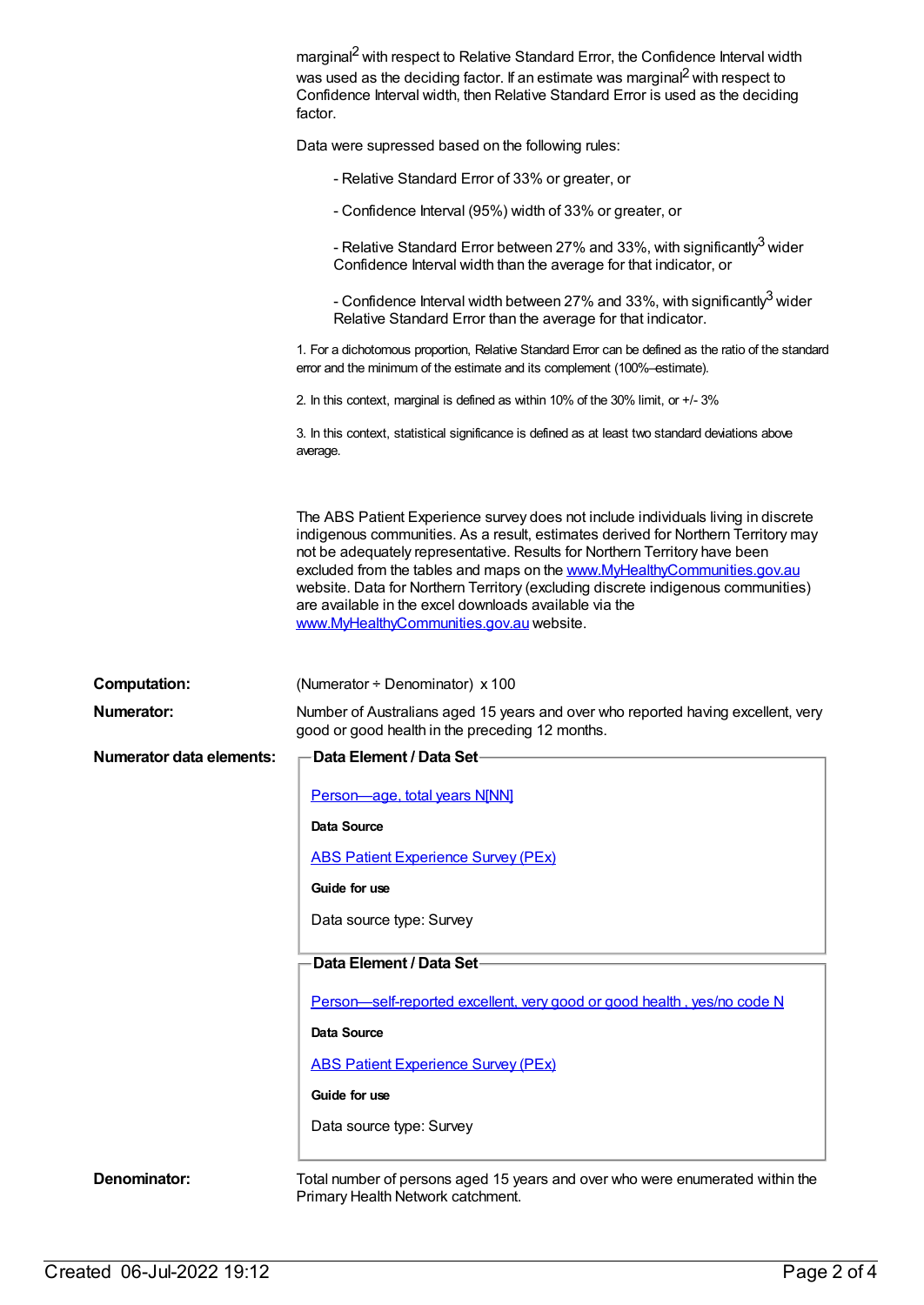| Denominator data<br>elements: | <b>Data Element / Data Set-</b>            |
|-------------------------------|--------------------------------------------|
|                               | Person-age, total years N[NN]              |
|                               | Data Source                                |
|                               | <b>ABS Patient Experience Survey (PEx)</b> |
|                               | Guide for use                              |
|                               | Data source type: Survey                   |
|                               |                                            |

| Disaggregation:                  | By Primary Health Network catchments.                                                 |
|----------------------------------|---------------------------------------------------------------------------------------|
| Disaggregation data<br>elements: | <b>←Data Element / Data Set</b> -                                                     |
|                                  | Administrative health region—Primary Health Network identifier, code<br><b>AAANNN</b> |

# **Representational attributes**

| <b>Representation class:</b> | Percentage |
|------------------------------|------------|
| Data type:                   | Real       |
| Unit of measure:             | Person     |
| Format:                      | N[NN].N    |
|                              |            |

# **Indicator conceptual framework**

| <b>Framework and</b> | <b>PAF-Equity of access</b> |
|----------------------|-----------------------------|
| dimensions:          |                             |

#### **Data source attributes**

| Data sources: | Data Source                                |
|---------------|--------------------------------------------|
|               | <b>ABS Patient Experience Survey (PEx)</b> |
|               | Frequency                                  |
|               | Annual                                     |
|               | Data custodian                             |
|               | <b>Australian Bureau of Statistics</b>     |

#### **Accountability attributes**

| <b>Reporting requirements:</b>                         | National Health Performance Authority - Performance and Accountability<br>Framework |
|--------------------------------------------------------|-------------------------------------------------------------------------------------|
| <b>Organisation responsible</b><br>for providing data: | <b>Australian Bureau of Statistics</b>                                              |
| <b>Accountability:</b>                                 | National Health Performance Authority                                               |
| Release date:                                          | 01/10/2015                                                                          |

### **Source and reference attributes**

**Submitting organisation:** National Health Performance Authority